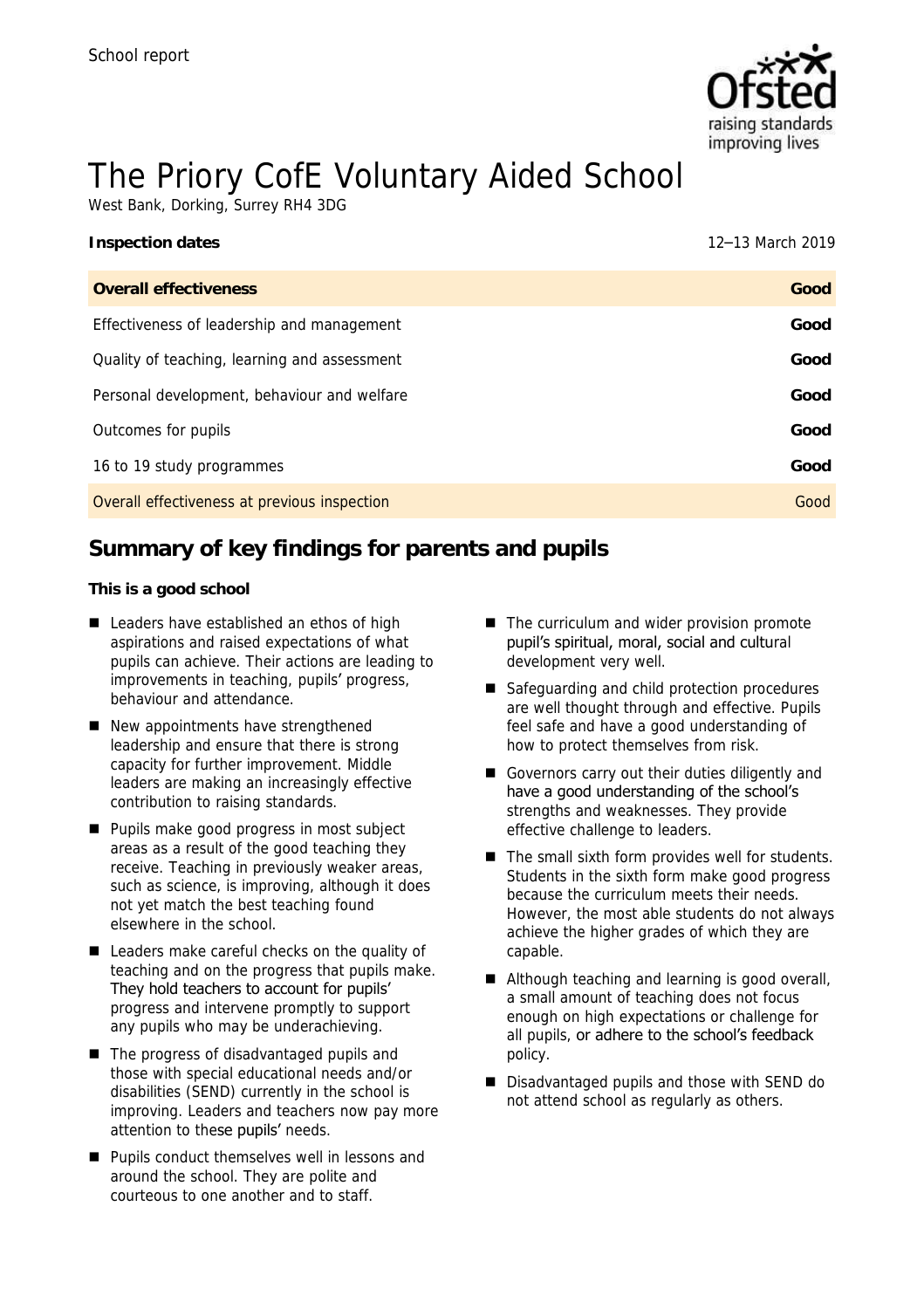

# **Full report**

**What does the school need to do to improve further?**

- Further improve the quality of teaching, so that all practice is as effective as the best in the school by ensuring that all teachers:
	- have high expectations of what pupils can achieve
	- plan lessons which challenge and motivate pupils
	- use the assessment policy well to provide helpful feedback to pupils.
- Ensure that all middle leaders are effective in raising standards of teaching in their areas.
- Ensure that disadvantaged pupils and those with SEND make the progress they are capable of by the time they leave school.
- Continue to improve rates of attendance for disadvantaged pupils and those with SEND, so that their attendance is in line with national averages.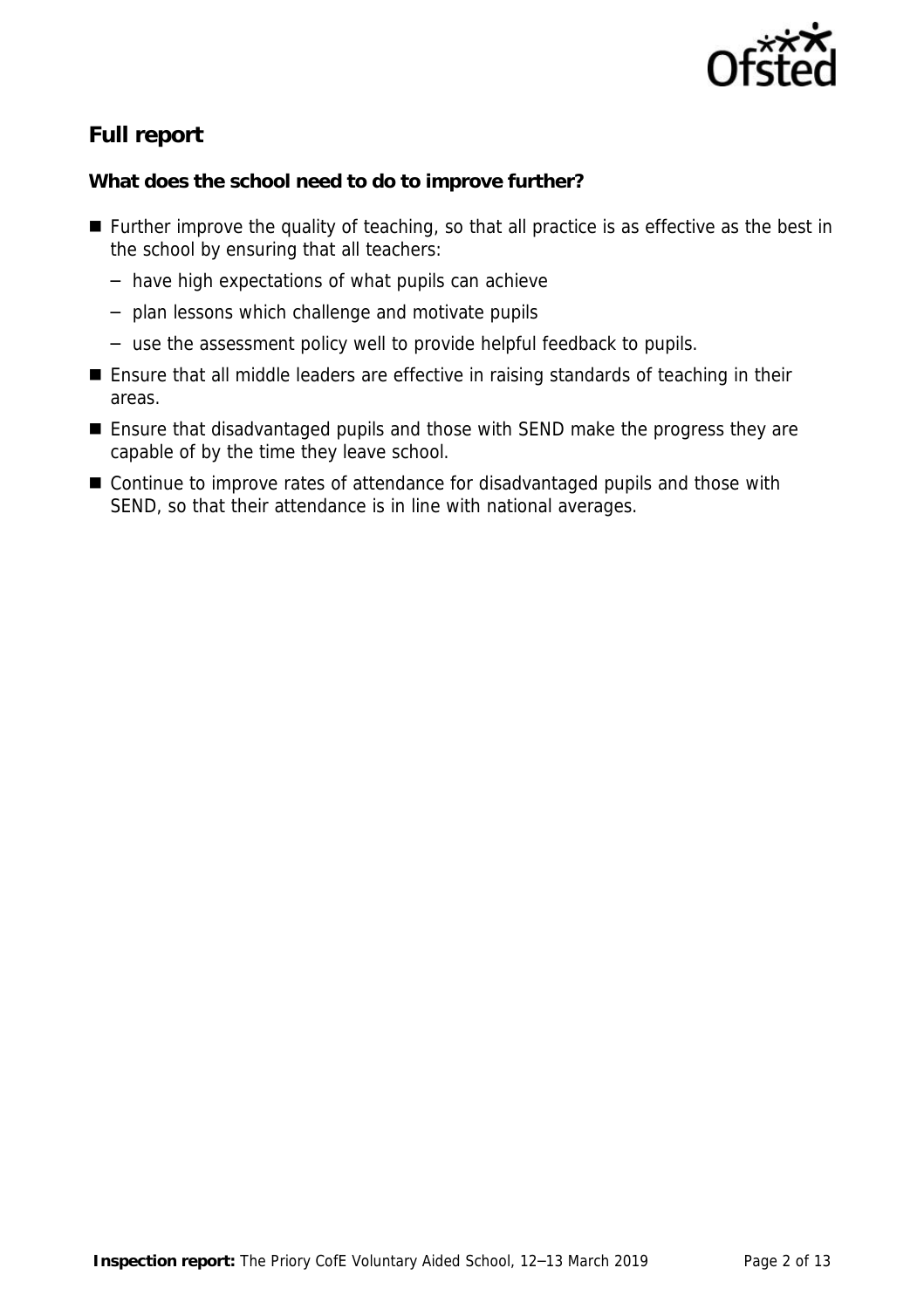

## **Inspection judgements**

#### **Effectiveness of leadership and management Good**

- Leaders have responded well and taken appropriate actions to address the areas for improvement identified in the previous short inspection in February 2018. Leaders' drive to improve the quality of teaching is having an impact, leading to all pupils, including those with SEND or who are disadvantaged, making better progress in most areas of the school. However, leaders and governors recognise there is still some way to go before their ambitious vision for the school is fully realised.
- The headteacher provides principled and determined leadership. She has raised expectations of staff and instilled a stronger sense of professionalism. Crucially, she is prepared to take a long-term view to ensure that improvements are embedded and sustained, rather than just applying quick fixes. Leaders accept that, in the past, too much priority was placed on out-of-class interventions and the use of low-value qualifications to boost Year 11 examination results. Leaders now focus relentlessly on ensuring that pupils benefit from high-quality teaching and learning.
- Senior leadership has been strengthened, ensuring much greater accountability and consistency of approach. Leaders know the school's strengths and weaknesses very well, evaluating them accurately and honestly. Improvement priorities are carefully considered and thought through. For example, the programme to improve teachers' effectiveness is sustained and carefully targeted around specific identified priorities. Senior leaders now have very good capacity to drive further improvement.
- Middle leaders are increasingly effective. They monitor the work of the teams they lead increasingly well and welcome the opportunity to develop the curriculum and teaching strategies. Middle leaders are held to account appropriately, and supported well by senior staff. In a small number of cases where middle leaders are less effective, senior leaders rightly take a more active role to ensure that standards of teaching do not slip.
- The vast majority of staff support and welcome the increased expectations that have been introduced. Relationships are very positive and staff morale is high. Staff particularly welcome the opportunity to work together and share ideas about teaching. All staff now receive regular training to extend and broaden their teaching skills. Leaders ensure that staff have regular chances to share good practice and participate in other training.
- Leaders make regular checks, both on the quality of teaching and on the progress that pupils make. They have increased their scrutiny of subject areas where pupils are not making enough progress, like mathematics and computer science, and ensure that leaders are clear about what is expected of them. Teachers' performance targets are clearly linked to improving progress for pupils.
- Leaders have improved the way they use additional funding to raise rates of progress for disadvantaged pupils and those with SEND. For example, the strategy to improve these pupils' basic literacy skills, including their handwriting, in key stage 3 is having a positive impact. Disadvantaged pupils and those with SEND in the lower years are performing in line with the targets they have been set. However, additional support has not yet led to improvements in published outcomes for these pupils.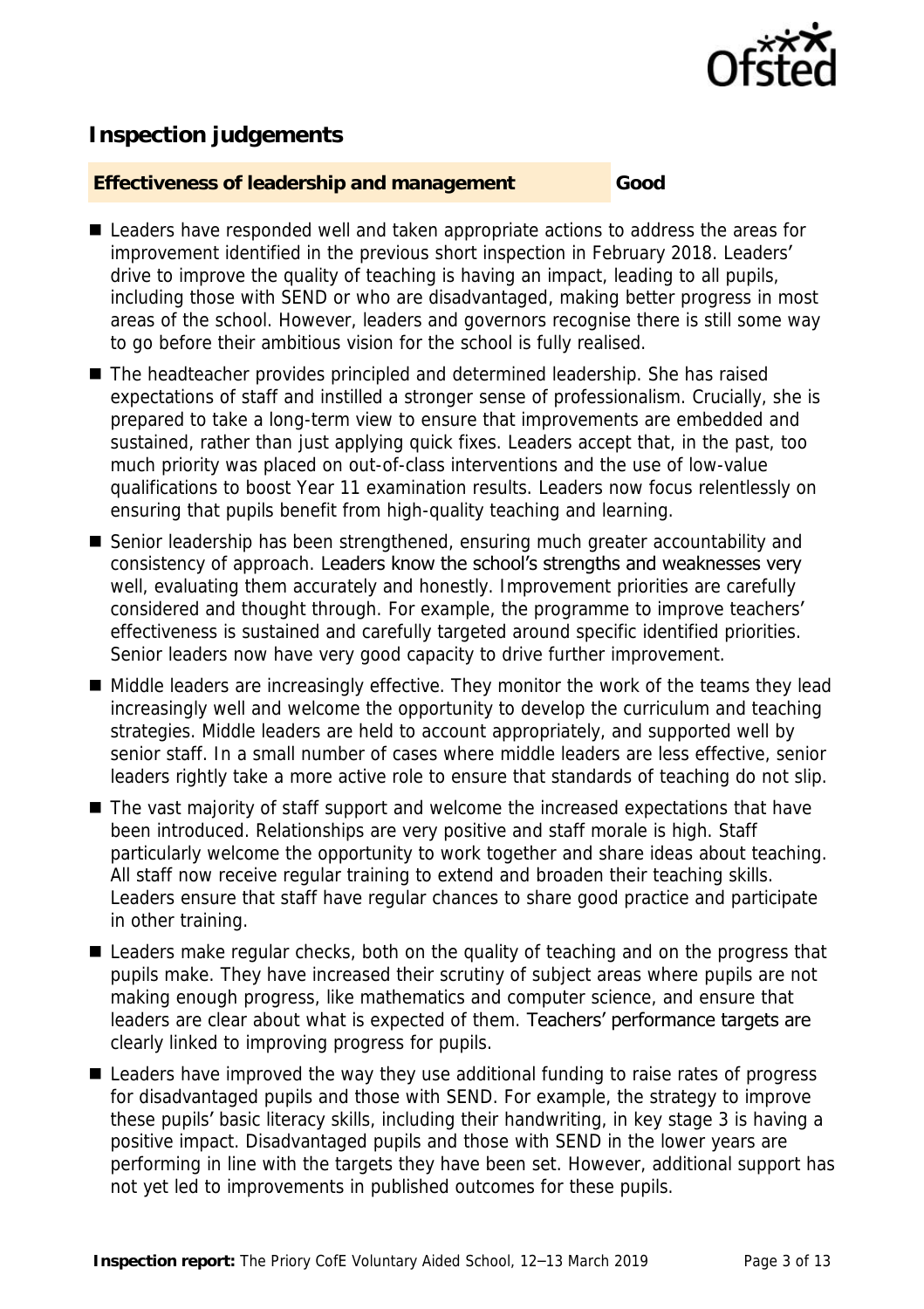

- Leaders make effective use of funding for pupils in Year 7 who need additional support in English and mathematics, monitoring the impact of the support very thoroughly. As a result, pupils in the lower years who have fallen behind in English and mathematics are beginning to catch up with their peers.
- Pupils follow a broad and balanced curriculum, which is enhanced by well-planned spiritual, moral, social and cultural provision. Christian values are well promoted, and pupils regularly discuss topical local and national issues. Pupils also benefit from many after-school clubs and activities, as well as the school's strong commitment to the performing arts and practical subjects, such as design technology.

#### **Governance of the school**

- The governing body has been reorganised since the appointment of the current headteacher. Governors' roles and responsibilities have been reorganised and there are clear lines of accountability. Governors have considerable expertise and a wide range of skills, which they use well to support the school.
- Governors take their safequarding responsibilities very seriously. All governors receive regular training and demonstrate a good understanding of local issues, for example the risks posed by 'county-lines' gangs. Governors have developed rigorous systems to check that school staff have attended and understood the training they have received.
- Governors are provided with detailed information about the school's performance. They make regular visits to check the quality of teaching and learning, and the progress that pupils are making. Consequently, they are well informed about the strengths and areas for improvement in the school, and provide increasing challenge to school leaders.
- Governors are well aware that disadvantaged pupils and those with SEND have not made good progress in the past. They now have better information to challenge leaders and demonstrate a good understanding of the actions that leaders are taking. However, they have not yet evaluated the impact of the pupil premium fund with enough rigour to satisfy themselves that it is being used effectively.

#### **Safeguarding**

- The arrangements for safeguarding are effective.
- There is a strong culture of safeguarding throughout the school. Leaders work closely and effectively with parents and a wide range of agencies to keep children safe from abuse, sexual exploitation, radicalisation and extremism.
- Leaders make sure that recruitment procedures are robust. They complete the required checks on all staff and keep careful records. Staff receive thorough child protection training which is updated and checked regularly, including through weekly reminders in the staff bulletin. They know what signs to look for and what to do if they have any concerns about a pupil's well-being.
- The designated safeguarding lead (DSL) has completed the appropriate high-level training needed for the role. Processes within the school for identifying pupils who may be at risk of harm are highly effective. Weekly meetings are held between school staff and external agencies to monitor high-risk pupils.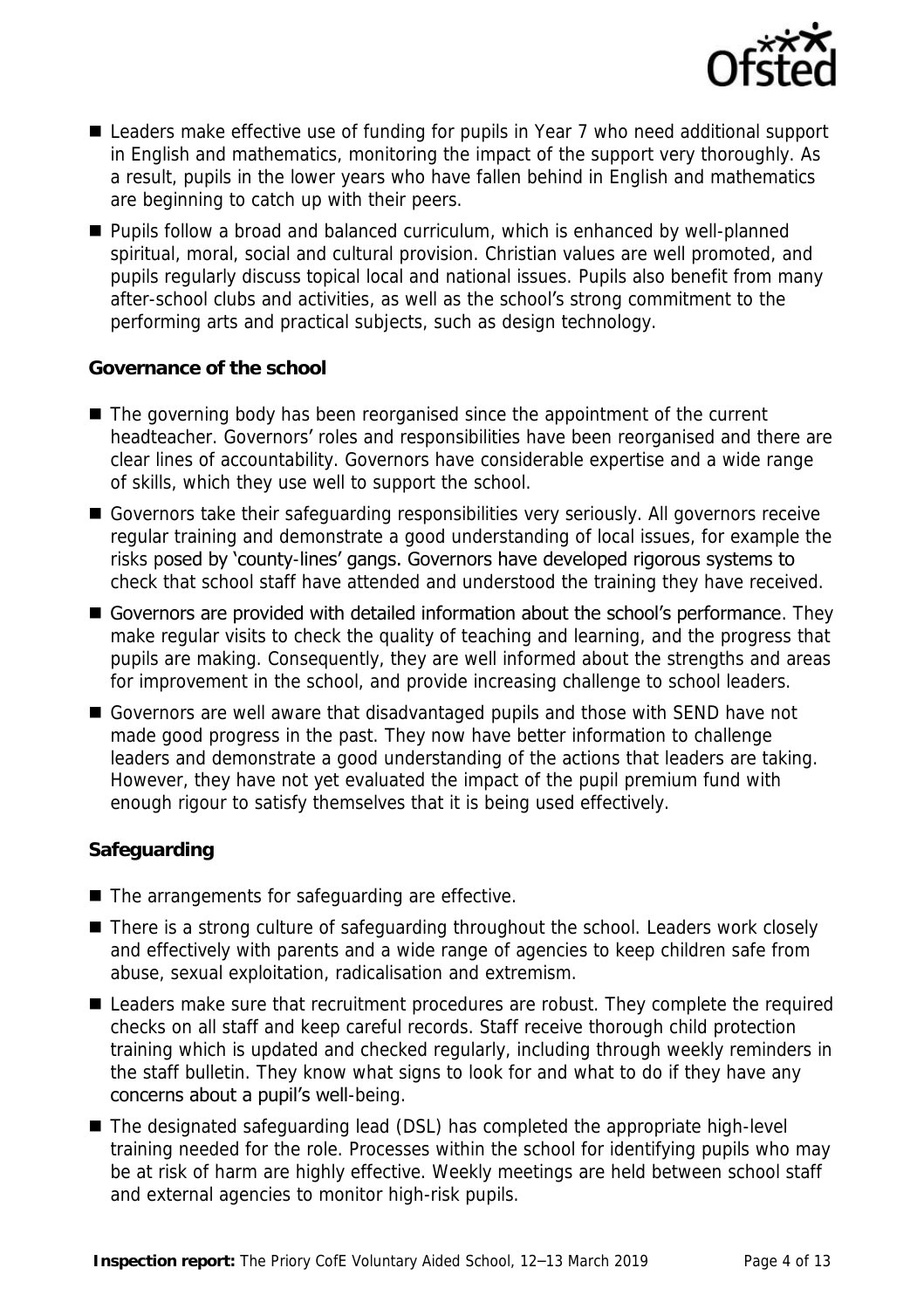

- School staff sometimes have to work even harder to ensure that pupils are kept safe, for example when they experience a slow response from the relevant local services. The DSL challenges forcefully any decisions by social services that she believes to be wrong and she is tenacious in following up all referrals.
- Pupils say that they feel safe in school. They know about online safety and they have been taught how to protect themselves from cyber bullying or online grooming. Pupils trust their teachers and say that there is someone they can talk to if they are worried about themselves or a friend.

#### **Quality of teaching, learning and assessment Good**

- Teachers typically have good subject knowledge and plan well-structured lessons which provide appropriate challenge to different groups of pupils. Clear routines and strong relationships have been established between staff and pupils, and lessons are usually well managed and purposeful as a result. This allows pupils to progress well in the majority of lessons. They learn particularly well when teachers' expertise and enjoyment of their subjects infuse lessons.
- There are many strengths in the quality of teaching and learning, particularly in English, history, design technology, drama and the creative arts. In these subjects particularly, teachers' high expectations and clear explanations make very clear to pupils what is expected of them. Pupils are challenged to think hard and enjoy the opportunity to use their initiative and work collaboratively. For example, in design technology, Year 10 pupils were observed being very focused when using computer software to improve their table designs following feedback from their peers.
- In the best mathematics teaching, pupils take advantage of opportunities to develop reasoning skills and deepen their mathematical thinking. For example, in a Year 7 lesson, pupils realised there were different ways they could solve a 'beach huts' problem and thought carefully about the best strategy to use. Teachers are thoughtful in checking and developing pupils' understanding, swiftly intervening to correct misconceptions, in line with school policies.
- Teaching in science has improved since the previous inspection, although it is not yet of the standard seen in the strongest subjects. Likewise, there is some variation in the standards of mathematics teaching. In some lessons in these subjects pupils do not make good progress when teachers' expectations are too low, the work provided lacks challenge, and pupils are sometimes unclear about what they are learning and need to do.
- Year 11 pupils, rightly, feel confident that they are being very well prepared for their GCSE examinations, saying how much they appreciate the extra sessions that teachers deliver. Lessons in all subjects have a good focus on key aspects of the syllabus, the wording of exam questions, and regular opportunities for the reinforcement of subject knowledge.
- Pupils typically receive helpful feedback about their learning, in line with the school's policy. Leaders of the different subject areas are making good use of the freedom to develop their own assessment and feedback policies. As a result, in many subjects, pupils are now receiving more immediate feedback which they use to improve their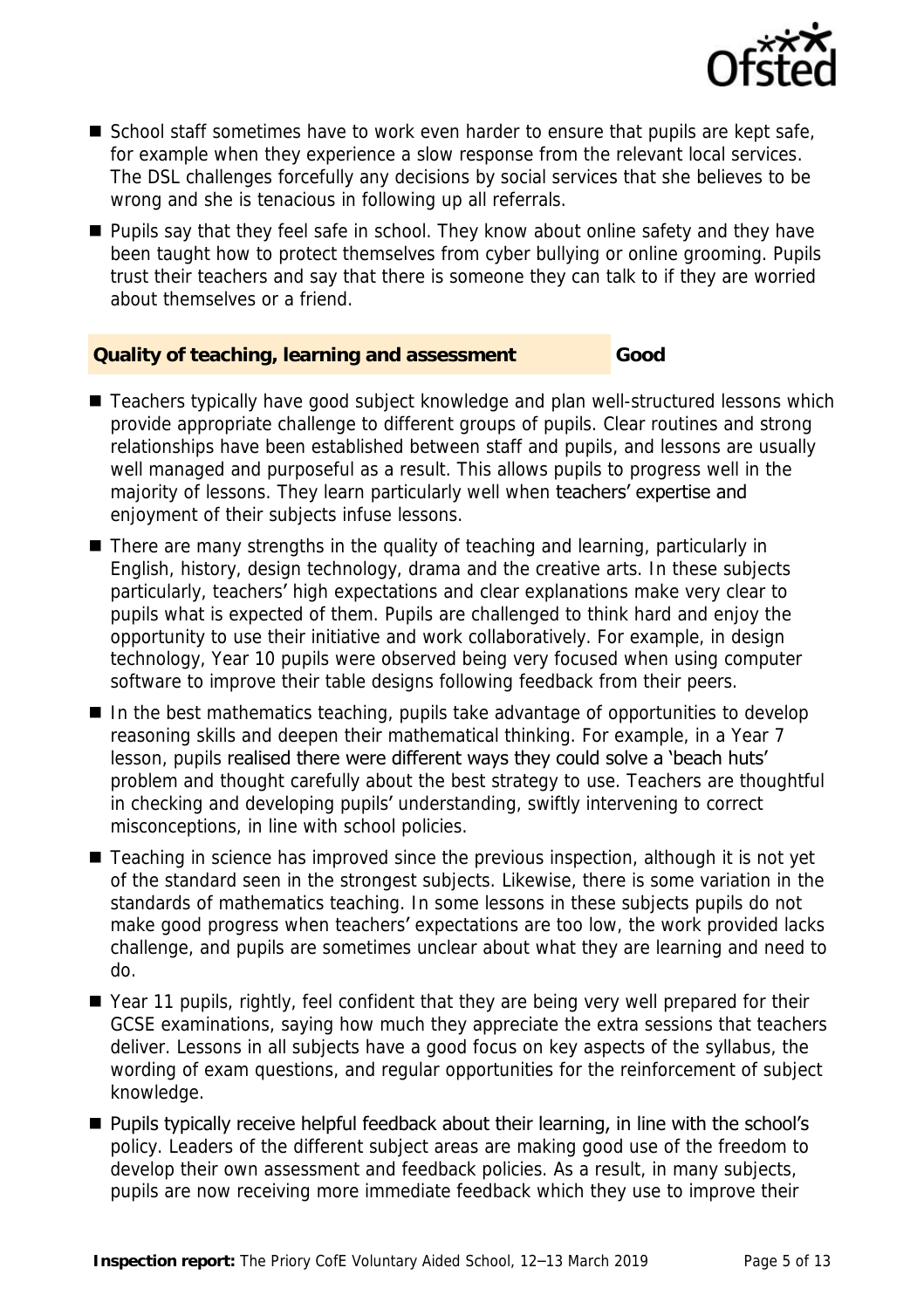

work. In most cases, pupils clearly understand what they must do to improve their work, and act upon this feedback. However, a few teachers do not follow the policy well, and pupils get irregular and less helpful feedback.

- Reading is promoted well throughout the school. Pupils have opportunities to read every day in lessons and during tutor time. Almost all of the pupils seen during the inspection had an age-appropriate reading book which they were interested in and could discuss.
- Most parents who responded to the online questionnaire felt that they received valuable information about their children's progress. A clear majority of parents believe that their children are taught well and make good progress. However, a few expressed their concerns about a variation in teaching standards.

#### **Personal development, behaviour and welfare Good**

**Personal development and welfare**

- The school's work to promote pupils' personal development and welfare is good.
- Staff care a great deal about pupils' personal development and emotional well-being. Consequently, relationships between pupils and staff are very strong. Pupils appreciate the introduction of the confidential online referral system which they use to report any concerns. Pupils who had used this service told inspectors that staff responded immediately and effectively. Pupils told inspectors that the promotion of mental health is a high priority in the school. A group of girls who spoke to inspectors described how the 'be me' group had given them more confidence.
- The school's well-developed programme of personal, social, health and economic (PSHE) education is making a strong contribution to pupils' spiritual, moral, social and cultural development. Pupils show a very good understanding of how the school's core values impact on their own lives. Staff encourage pupils to be respectful of others and to challenge stereotypes actively. For example, a group led by the school chaplain has been important in promoting the acceptance of people who are lesbian, gay or bisexual.
- Pupils reported to inspectors that bullying is rare, and dealt with quickly when it does occur. Parents agree, and expressed very few concerns in the online survey.
- Leaders place great emphasis on ensuring that pupils are well prepared for the next steps in their education. There is a coordinated programme of careers information and guidance in all key stages. Pupils report that they feel well supported when making choices about their next steps.
- Leaders closely monitor the progress of the small number of pupils who attend alternative provision. The pupils are all attending regularly and on track to complete successfully the GCSE and vocational courses they are studying.

#### **Behaviour**

■ The behaviour of pupils is good.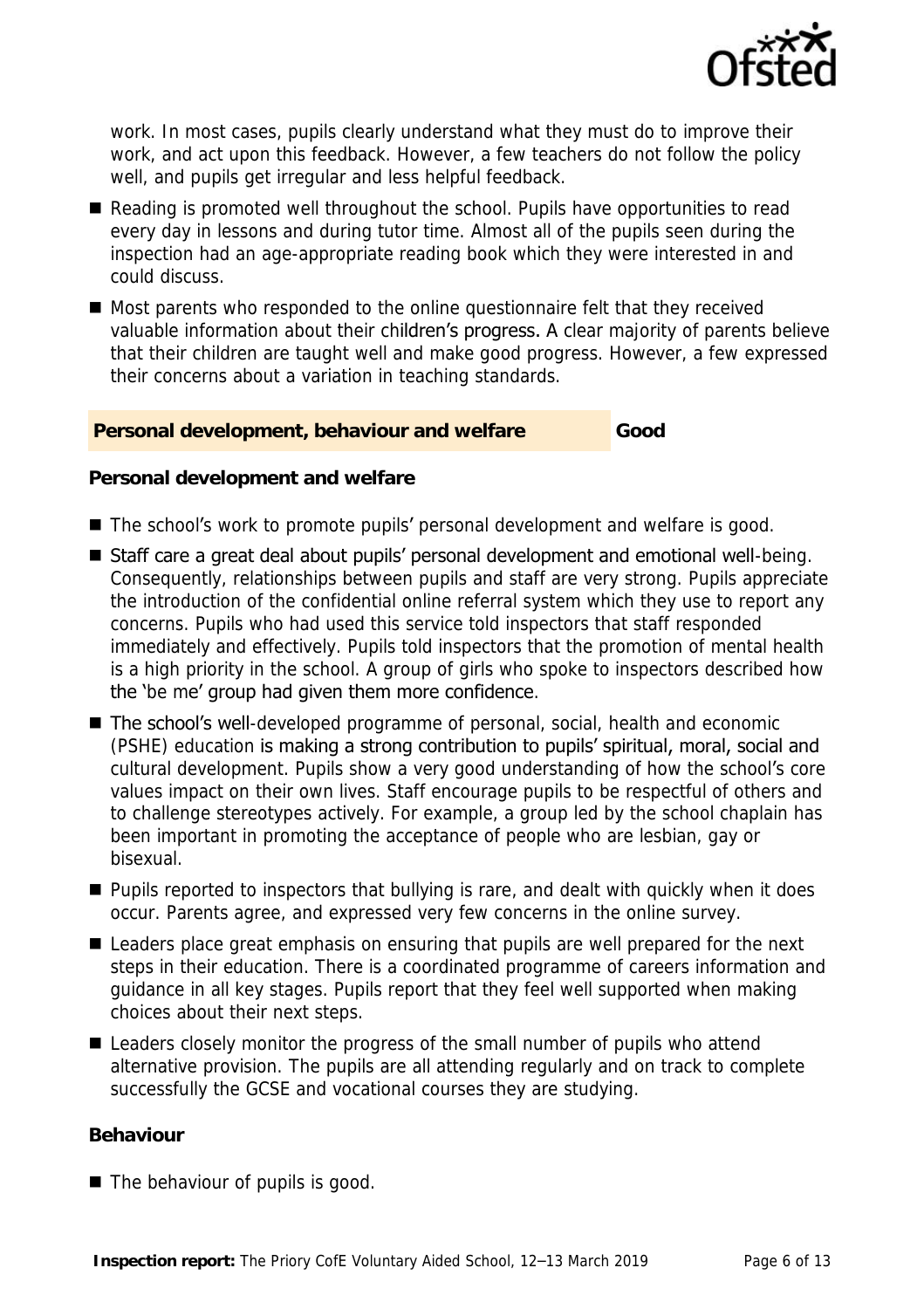

- The school provides a calm and orderly environment for learning. Pupils conduct themselves well and move around the school in an orderly fashion. They are smart, polite and courteous. Inspectors were highly impressed by the way pupils cooperated during the very wet breaktimes and lunchtimes.
- Behaviour in lessons and assemblies is typically good. Pupils get down to work quickly, and generally have positive attitudes to their learning. The 'ready to learn' agreement is understood, consistently followed and has resulted in a reduction in low-level disruption. Pupils told inspectors that behaviour has improved since the introduction of the policy, although disruption does still occur in some lessons where teachers have lower expectations.
- Pupils' absence rates, which increased in 2017/18, have improved this year as a result of a more methodical and rigorous approach to dealing with intermittent absence. Current attendance is now back in line with national figures. Punctuality to lessons is good. Staff feel that the removal of the morning tutor period has resulted in a prompter and more purposeful start to the day.
- The persistent absence of some pupils continues to be a challenge. Staff work very closely with vulnerable pupils and their families, and their actions are having a positive effect on some. While improving overall, the persistent absence rates among disadvantaged pupils and those with SEND remain stubbornly high. Absence rates are also high for a small number of pupils who join the school from other schools on managed moves.
- There have been no permanent exclusions for the last two years. Fixed-term exclusions rose in 2016/17 as the new headteacher brought in a firmer approach to misbehaviour, but declined last year and are maintaining an improving trend.

#### **Outcomes for pupils Good Good**

- Pupils currently in the school make good progress across a range of subjects. In English, pupils' ability to read, select and infer information develops well over time as a result of structured teaching. Progress is also strong in other subjects, notably history, religious studies, design technology and the creative arts. In science, a clearer focus on the distinct areas of physics, chemistry and biology is helping pupils develop their understanding of key concepts.
- In mathematics, pupils' progress is not as strong in key stage 4 because pupils are not exposed to enough challenging problems which develop their reasoning skills. However, pupils' fluency in basic mental arithmetic is improving as a result of recently introduced initiatives.
- Year 11 pupils have recently completed mock examinations, which indicate that pupils are making better progress in most subjects than seen in previous years. Inspectors scrutinised a large number of exam papers and agree with leaders that, at this stage, more pupils are on track to meet their ambitious performance targets. The difference between the achievement of disadvantaged pupils and others in Year 11 is also less than seen in previous years, although a gap remains.
- Published outcomes for 2018 show that pupils, including those in all the prior-ability groups, made broadly average progress, both overall and in each of the main areas of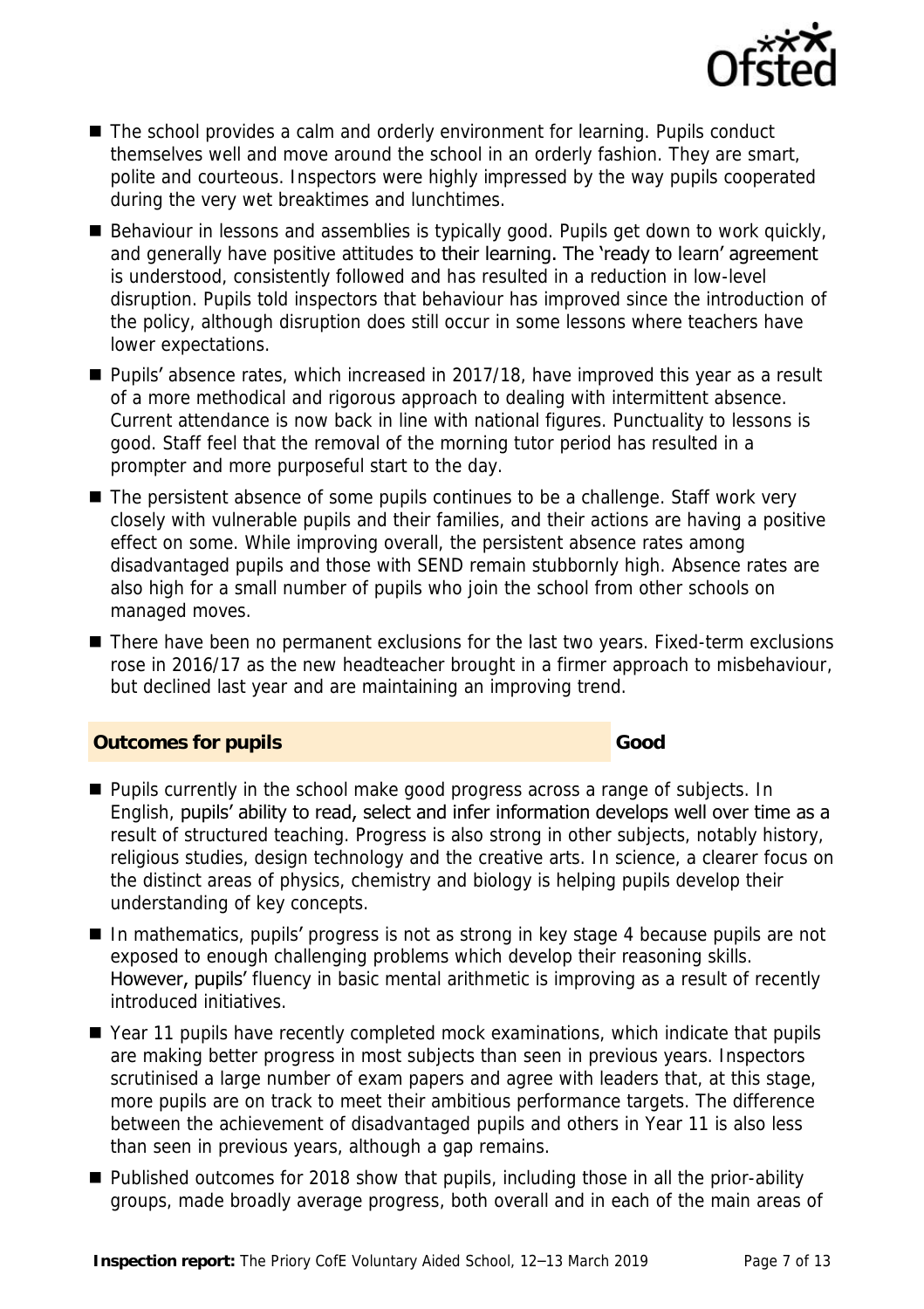

the curriculum. Improvements were evident both for middle-ability pupils and in science. Progress in mathematics dipped to below the national average because highability pupils did less well than the previous year.

- Leaders are keenly aware that in previous years the progress of disadvantaged pupils has been too slow. Leaders have taken account of research evidence to place a sharper focus on improving the quality of teaching that these pupils receive. Leaders' own assessment information, and work in **pupils'** books, demonstrates that disadvantaged pupils are now beginning to catch up with other pupils.
- The special educational needs coordinator has identified accurately the pupils who need support. She has provided teachers with high-quality information about each pupil's barriers to learning with appropriate advice on how to overcome these barriers. Teaching assistants are well trained in providing specific support, and provide effective help to pupils in class. Consequently, most current pupils with SEND, in particular those in the lower years, are making similar rates of progress to all pupils.
- Pupils are well prepared for their next steps in education. They are well informed about options available to them, including opportunities for apprenticeships. Nearly all pupils move on to further education, work-based training or employment by the time they leave school.

#### **16 to 19 study programmes Good**

- The number of students currently in the sixth form is comparatively low and their prior attainment is below that seen nationally. While this presents challenges to leaders and teachers, students value the highly personalised approach provided by the small class sizes and individual mentoring. Applications for entry this year are up significantly on last year as a result of leaders' renewed efforts to make the sixth form attractive for students.
- The quality of teaching, learning and assessment is a strength of the sixth form. Teachers have high expectations and know the students very well. Consequently, work is very well matched to students' needs and they receive very timely and helpful feedback and support. Disadvantaged students, particularly, benefit from this close attention and make very good progress, both in A-level and vocational courses.
- In 2018, A-level results showed improvement from the previous year but remained below the national average. Assessment information for current students shows an improving trend, with students making strong progress in all subjects except mathematics and politics.
- Students who needed to retake GCSE English and mathematics qualifications were more successful last year than others nationally. In mathematics, students on average made three quarters of a grade more progress than others nationally.
- Students' spiritual, moral, social and cultural development is promoted well through the PSHE programme. It provides students with a wide range of opportunities to contribute to the school and the local community, for example through organising the school's annual charities week. The students who spoke to inspectors had a strong awareness of their place in society and how they can be good citizens.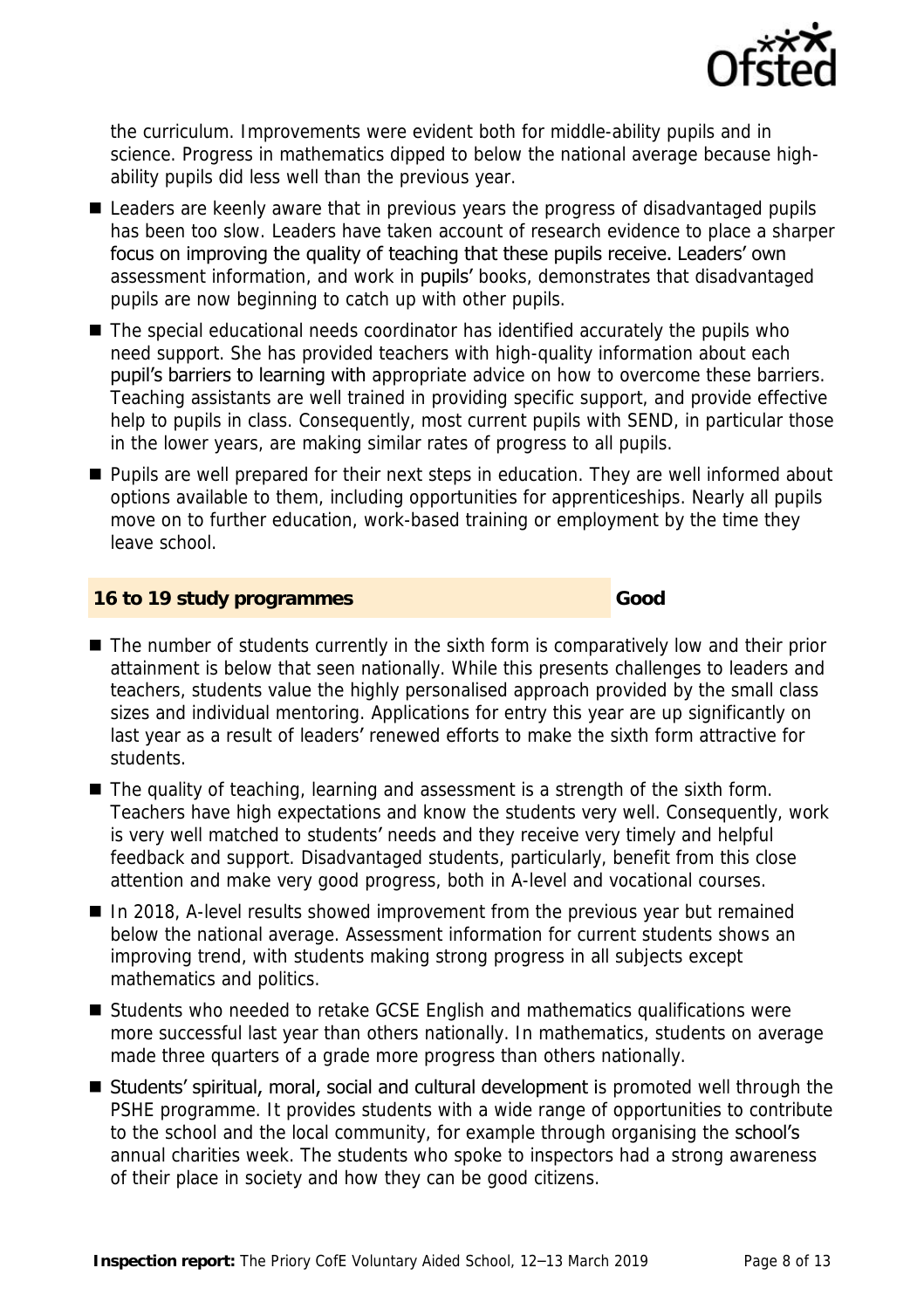

- Safeguarding is effective and promoted well in the sixth form. The PSHE programme ensures that students are well informed about relevant issues such as online safety and safe driving, and the progress and welfare of vulnerable students are monitored closely by the pastoral team, including the DSL. Students who spoke to inspectors were keen to emphasise that they feel safe, well supported and have a strong sense of belonging.
- Careers information and guidance are effective. All students receive independent careers advice and take part in a work-experience programme. Leaders track students' destinations carefully, and students are guided well to make appropriate choices about their options when they leave the sixth form. All students are supported with making university applications. Apprenticeship opportunities are promoted regularly and all students who choose this route are provided with additional support. As a result, almost all students who left the sixth form last year secured a university place or employment.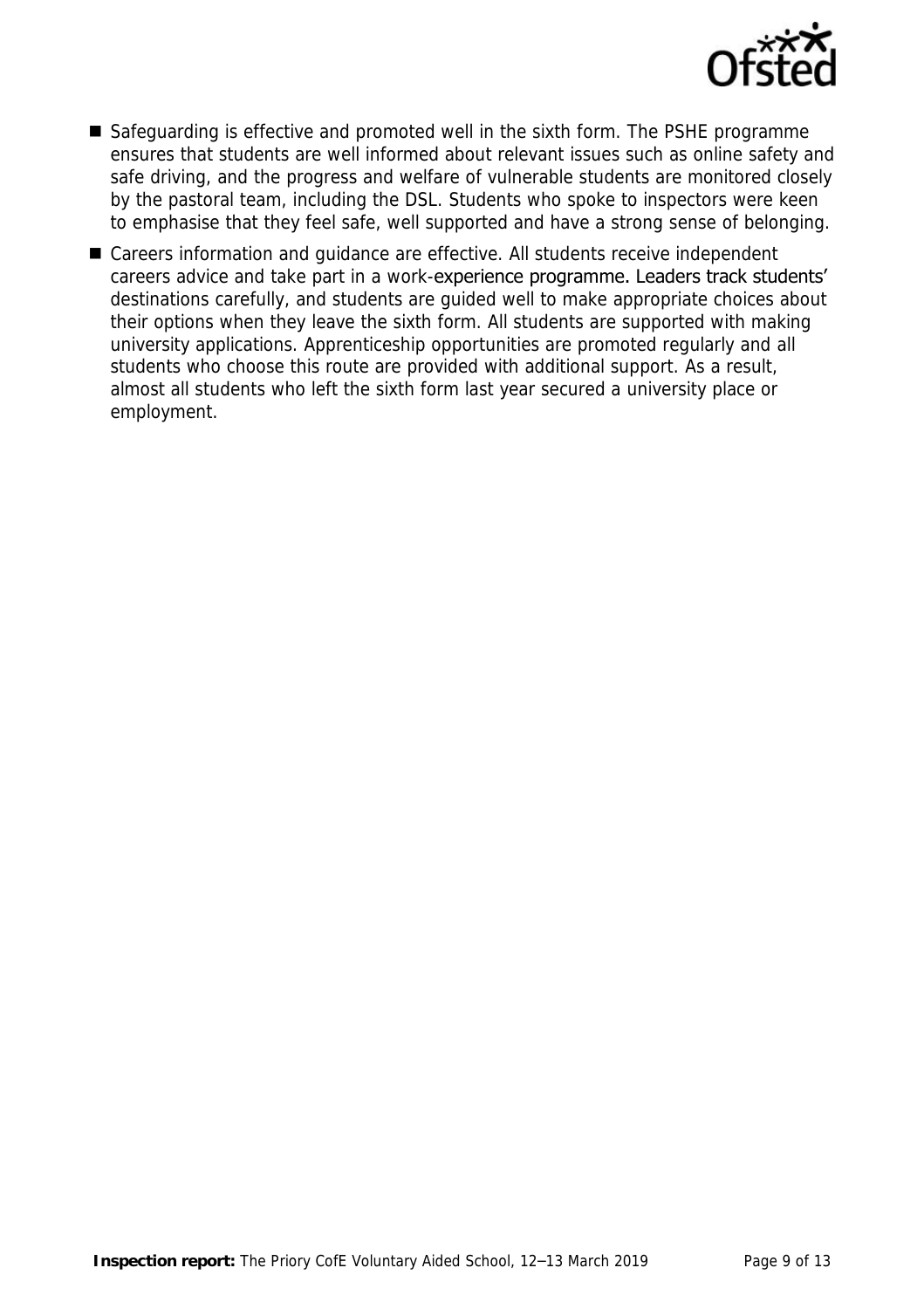

## **School details**

| Unique reference number | 125281   |
|-------------------------|----------|
| Local authority         | Surrey   |
| Inspection number       | 10081816 |

This inspection of the school was carried out under section 5 of the Education Act 2005.

| Type of school                                           | Secondary comprehensive   |
|----------------------------------------------------------|---------------------------|
| School category                                          | Voluntary aided           |
| Age range of pupils                                      | 11 to 18                  |
| Gender of pupils                                         | Mixed                     |
| Gender of pupils in 16 to 19 study<br>programmes         | Mixed                     |
| Number of pupils on the school roll                      | 740                       |
| Of which, number on roll in 16 to 19 study<br>programmes | 42                        |
| Appropriate authority                                    | The governing body        |
| Chair                                                    | Stuart Murray             |
| Headteacher                                              | Rachel Gibb               |
| Telephone number                                         | 01306 887 337             |
| Website                                                  | http://thepriorycofe.com/ |
| Email address                                            | enquiries@priorycofe.com  |
| Date of previous inspection                              | 13-14 November 2014       |

**Information about this school**

- The Priory CofE Voluntary Aided School is smaller than the average-sized secondary school with a sixth form.
- The proportion of pupils from minority ethnic backgrounds is below average, with small numbers of pupils from a very wide range of groups. The majority of pupils are of White British heritage.
- The proportion of pupils who are learning English as an additional language is below the national average.
- The proportion of pupils with SEND is above the national average.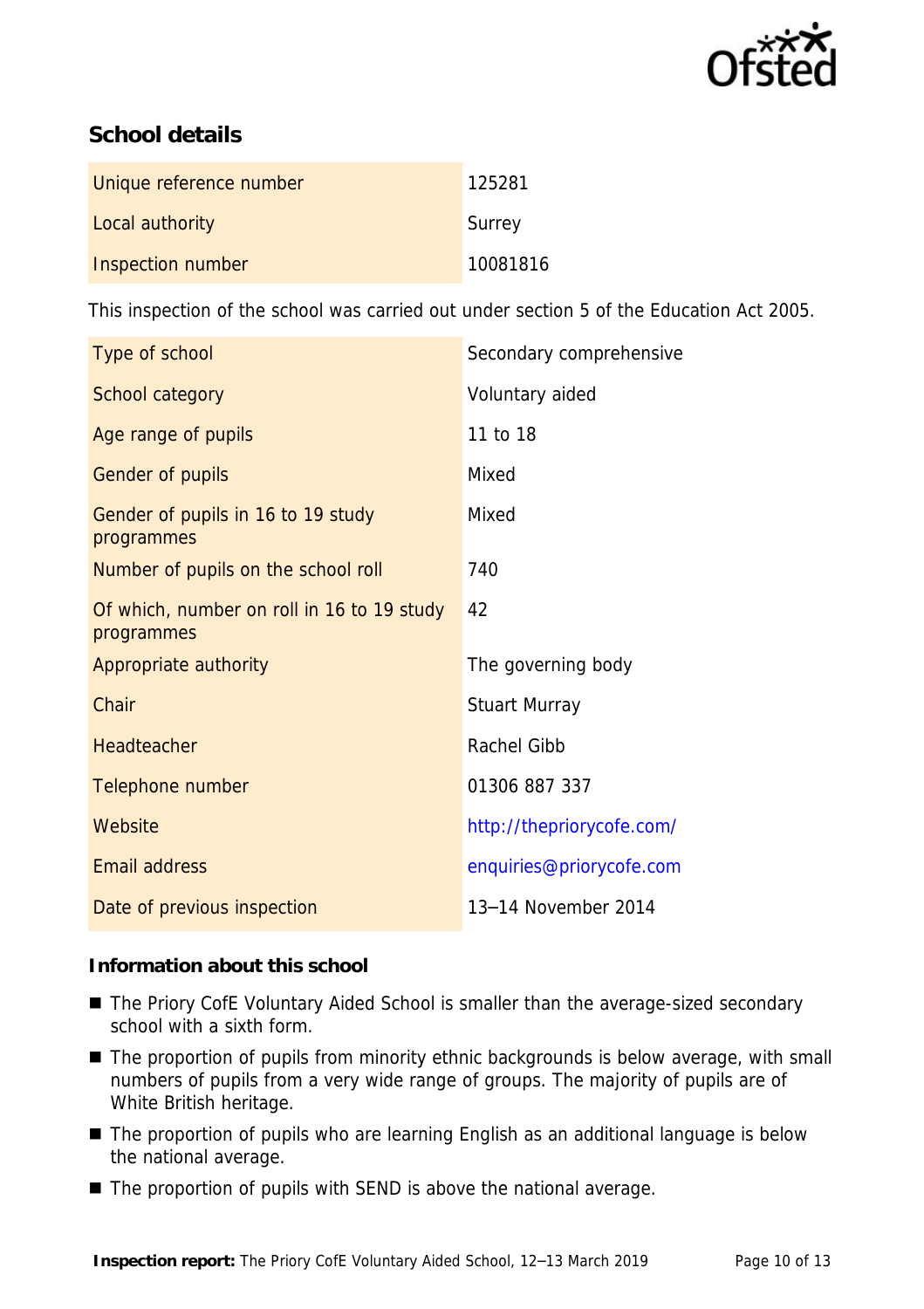

- A small number of pupils in key stage 4 attend alternative provisions at Reigate Valley College, East Surrey College and the LINK Dorking.
- The school meets requirements on the publication of specified information on its website.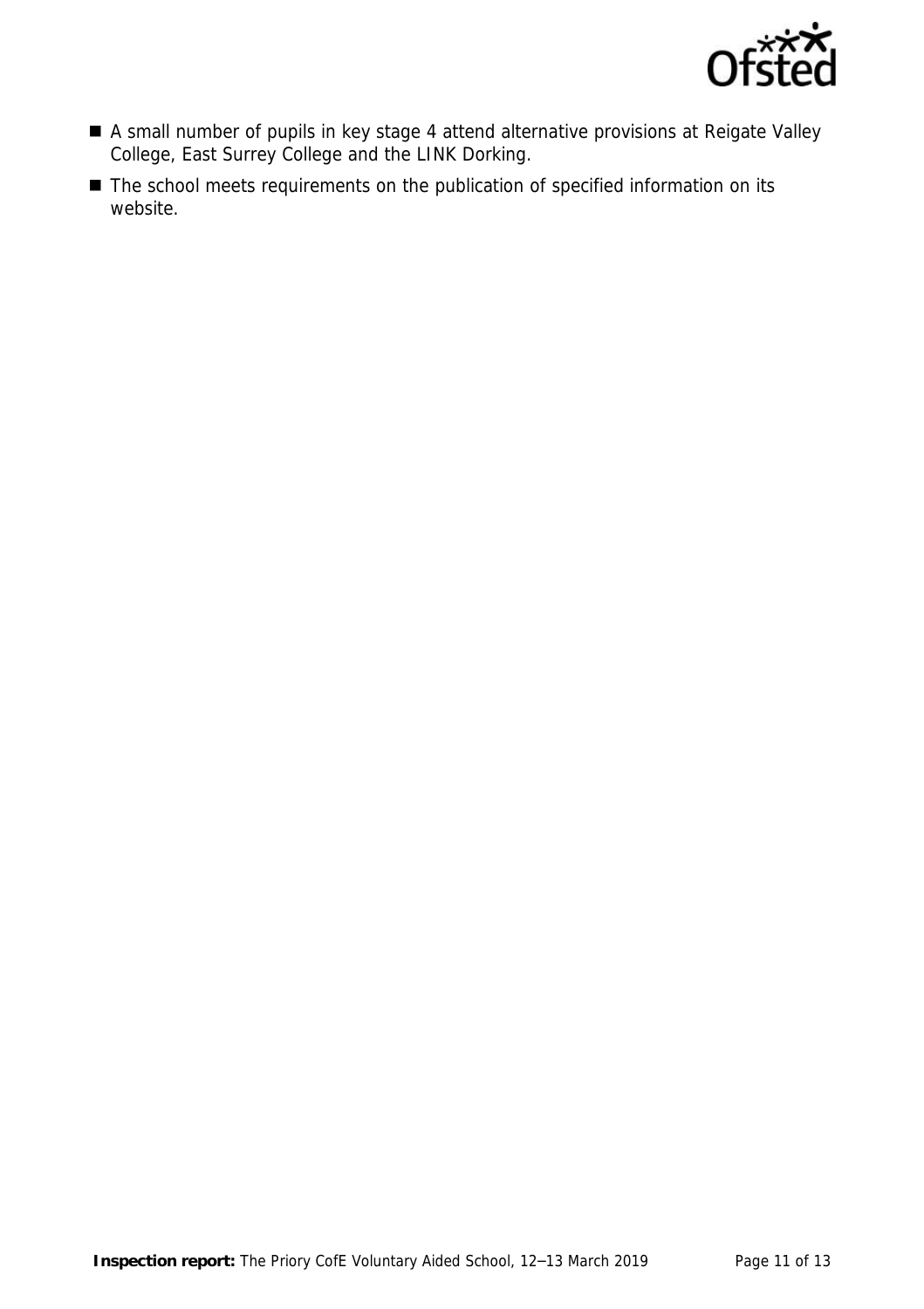

## **Information about this inspection**

- Inspectors observed learning across a wide range of subjects in different year groups, including in the sixth form. Many observations were undertaken jointly with school leaders.
- Inspectors met with pupils to listen to their views, both formally and informally.
- Meetings were held with the headteacher, other senior leaders, middle leaders and representatives from the governing body. Inspectors also had telephone conversations with a local authority representative, the school improvement partner (appointed by the diocese) and the headteacher of an alternative provision.
- Inspectors scrutinised a wide range of documentation that included: information about pupils' attainment and progress; the school's improvement plan; minutes of meetings of the governing body; and records relating to teaching and learning, pupils' attendance and behaviour, and safeguarding of pupils.
- Inspectors observed pupils at breaks, lunchtimes, in lessons, assembly, during registration periods and at the beginning and end of the school day. Inspectors scrutinised pupils' work in lessons, and looked at samples of their books and Year 11 mock-examination papers, jointly with leaders.
- Inspectors considered the views expressed by parents in the 122 responses to Ofsted's online survey, Parent View, as well as comments received via Ofsted's free-text service. Inspectors also took into account the 60 responses to a questionnaire for staff.

| Mark Bagust, lead inspector | Ofsted Inspector |
|-----------------------------|------------------|
| <b>Stuart Edwards</b>       | Ofsted Inspector |
| Emma Phillips               | Ofsted Inspector |
| <b>Andrew Foster</b>        | Ofsted Inspector |

**Inspection team**